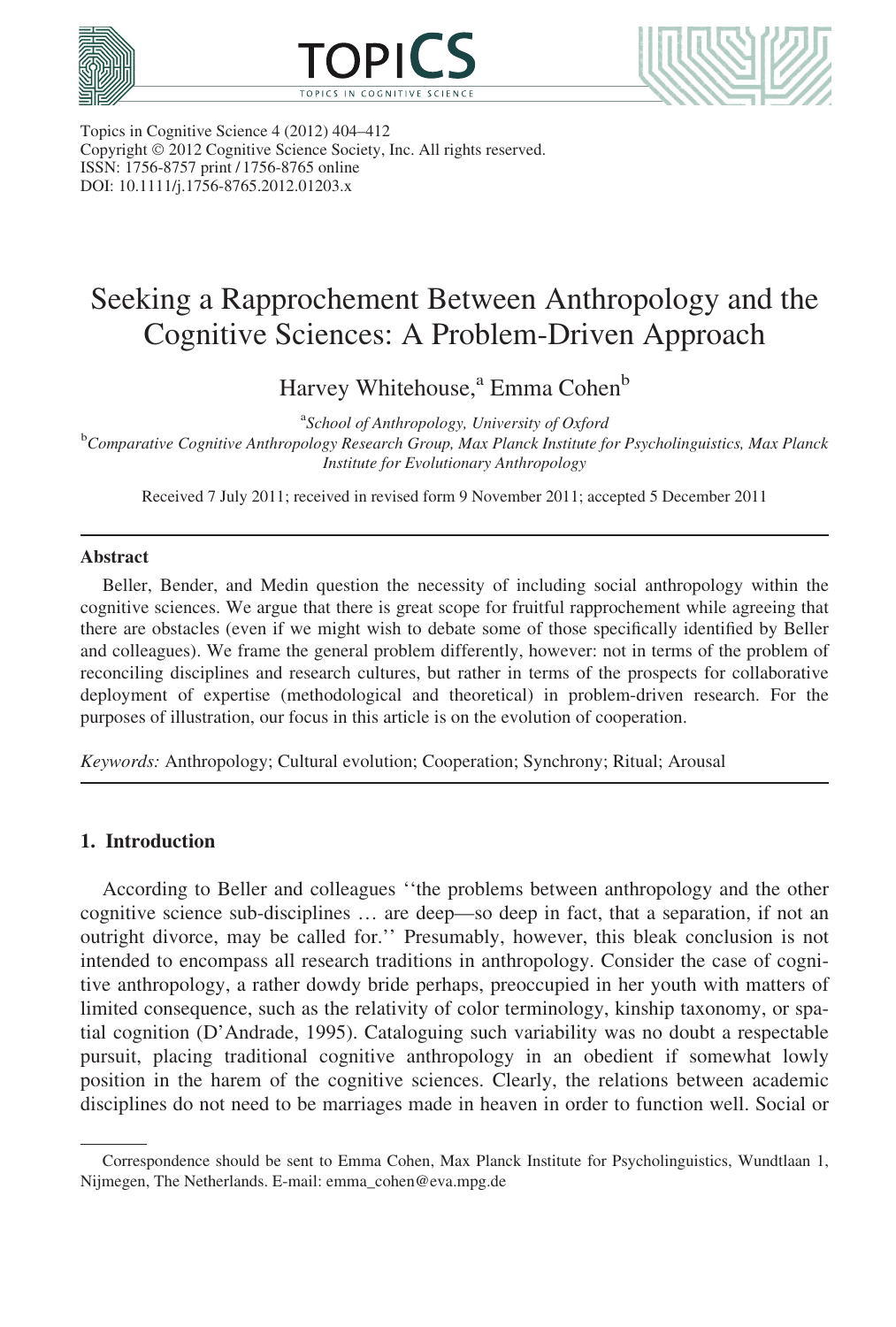cultural anthropology is an older and more dominant partner. She may be stubborn, cantankerous, and uncooperative but she commands bodies of knowledge that are needed to tackle problems at the heart of the social, biological, and cognitive sciences. A good example is the problem of explaining cooperation in large groups.

Cooperation has been shown to play a crucial role in the reproduction of genes, cells, organisms, and groups of organisms, to the extent that it has even been described as the third fundamental principle of evolution, alongside mutation and selection (Nowak, 2006). Explaining how cooperation evolves has been a major focus in the biological sciences for more than half a century, prompting some of the most influential concepts in evolutionary thinking, including kin selection and the extended phenotype (Dawkins, 1976; Hamilton, 1964), reciprocity and altruism (Axelrod, 1984), and multilevel selection (Michod, 1999). Some of these concepts are particularly important for understanding human psychology and behavior and the evolution of cultural systems. Adapting Dobzhansky's famous phrase, it has recently been observed that nothing in psychology makes sense except in the light of evolution (Bjorklund, 2011), but it could equally be said that nothing in social science makes sense except in the light of cooperation.

Broadly we can distinguish two kinds of explanatory challenges with regard to cooperation in human societies. First, there is the challenge of explaining the evolution of specialized cognitive architecture supporting cooperative behavior in our species. Experimental psychologists and game theorists have made significant progress investigating the mechanisms that underpin cooperation among individuals, such as prosocial and antisocial punishment, social identification, fusion, social learning, empathizing, and coalitional thinking. All these mechanisms evolved under natural selection when our ancestors hunted and foraged in small, face-to-face groups. Second, there is the challenge of explaining the evolution of cultural mechanisms supporting a diversity of forms of cooperation from generalized reciprocity in hunter-gatherer bands to complex systems of top-down regulation in stratified states. Such diversity constitutes the heartland of social anthropology's subject matter.

Ethnographers have documented principles of cooperation at work in a wide range of domains, including kinship, marriage and descent, legal institutions and political organization, religious thinking and behavior, and techniques of production, consumption, and exchange. This empirical wealth and the general questions that prompted its assembly constitute an obvious starting point for scientifically rigorous investigation of the evolution of cooperation in human societies. No serious biologist would by choice launch an investigation into the psychology and behavior of a new species based on its behavior in a cage or tank but would instead begin with painstaking observation in a range of natural environments. We would argue that anthropology should be to the cognitive sciences what fieldwork is to experimental primatology. It is a starting point for the production of testable hypotheses.

# 2. The cognitive science of cooperation

The varieties of human cooperative behaviors that have been described and accounted for by ethnographers, ecologists, and evolutionary biologists rely on a range of psychological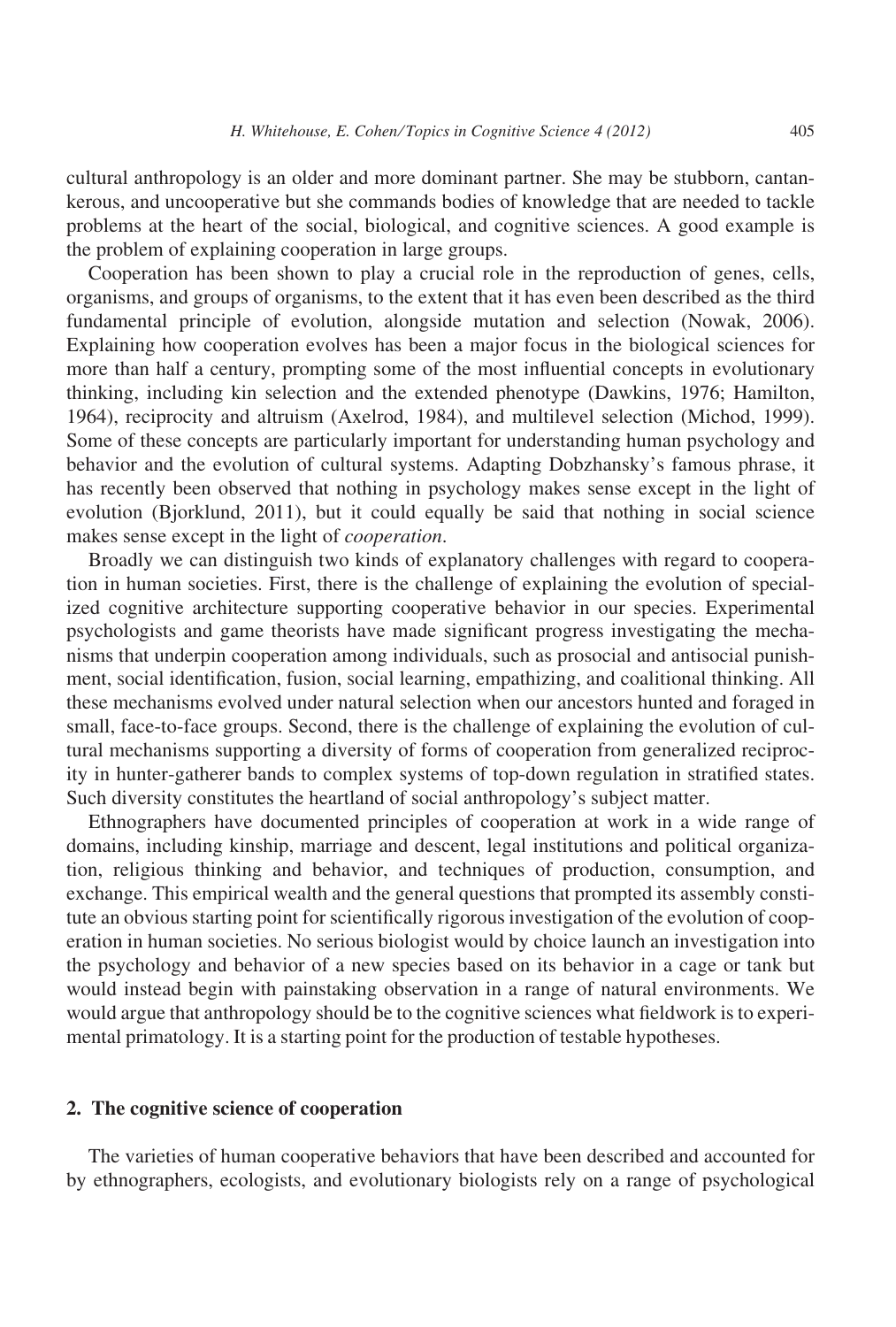mechanisms. Identifying and describing the skills and motivations that enable human cooperation is a core challenge for cognitive science, and distinct from explaining why and how these mechanisms evolved. Here, we specifically focus on the importance of behavioral synchrony as a causal mechanism enabling uniquely human cooperation and social bonding. As with established themes in cooperation literature, such as kin selection and nepotism, and reciprocity and exchange, this growing area of research has emerged from the interdisciplinary engagement of anthropological, cognitive, and evolutionary scholarship.

In sociology and anthropology, group synchronous activity has long been recognized as an integral and universal component of human social life (Kertzer, 1989). Dancing, singing, chanting, drumming, and group music-making require careful coordination and synchrony among participants, and they are often the focus of intense social events and experiences. In his treatment of ritual, anthropologist Victor Turner developed the influential concept of communitas to refer to the bond of ''humankindness'' among participants and its accompanying affect (1969). Turner defined *communitas* metaphorically as "the 'quick' of human relatedness,'' evoking Emile Durkheim's notion of ''collective effervescence,'' which also described the intense feelings of bondedness and ''moral unity'' among participants in sacred ritual (2001, p.175). For Durkheim and Turner, communal ritual activities could serve to weaken the boundaries between self and the group, and generate a community sense of ''unprecedented potency.'' Despite the influence of these concepts and insights on the subsequent development of anthropological theory, their potential importance for explanatory accounts of human cooperation has remained obscure. How do ceremonies breed ''moral unity,'' if at all? What features engender a sense of community? Are these features present beyond the religious or ritual domain?

Recently, the bonding effects of synchronous communal activity have received increasing attention in the cognitive scientific literature on cooperation. Following Durkheim's lead, several researchers have explored the hypothesis that behavioral synchrony enhances social cohesion and cooperation. Using standard behavioral economics measures, Wiltermuth and Heath (2009) showed that coordinated synchronous walking or marching has a significant positive effect on cooperation (compared to merely walking together). Hove and Risen (2009) found that synchronous dyadic finger tapping had a significant positive influence on subsequent affiliation ratings between participants (compared to non-synchronous tapping). Developmental research suggests that the capacity for synchronous music-making to enhance cooperation emerges early in childhood. Kirschner and Tomasello (2010), for example, found that 4-year-old children were more likely spontaneously to provide instrumental help and cooperate in a problem-solving task with a partner after a performance entailing coordinated synchrony.

Although this research has given some empirical weight to early theoretical speculations, it is still not clear precisely how the synchrony mechanism works. How does synchronous activity influence social cohesion and cooperation? Three distinct but potentially complementary mechanisms have been advanced.

1. Cohen, Ejsmond-Frey, Knight, and Dunbar (2010) stress the role of opioidergic activity in physical exercise, claiming that group synchronous exercise enhances endorphin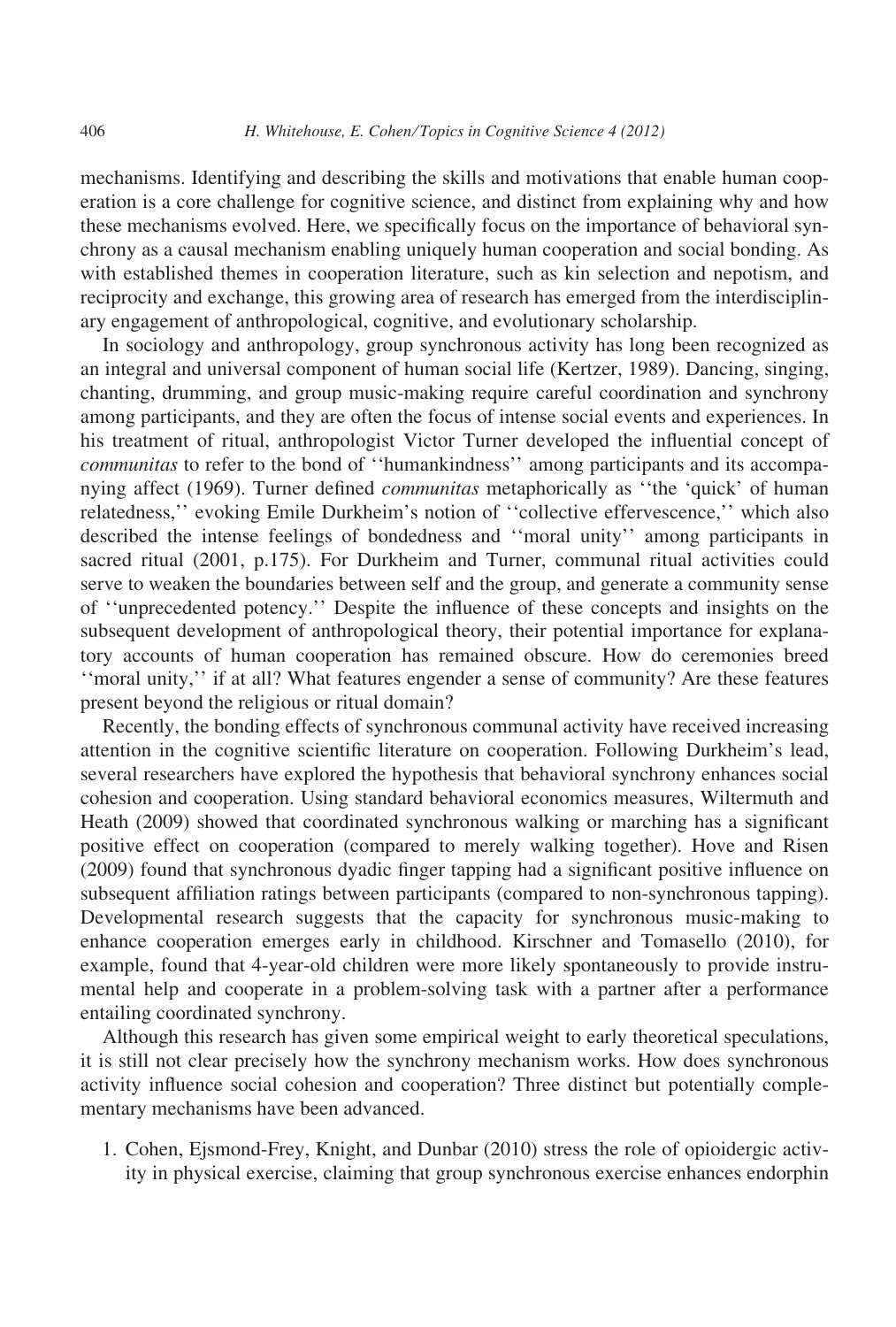activity and associated feelings of well-being. Compared to solo rowing, they found that synchronized group rowing significantly heightened pain threshold (an indirect measure of endorphin release), providing support for the hypothesis that the feel-good release of endorphins underpins the positive influence of synchrony on social bonding and cooperation, including participants' willingness to behave altruistically.

- 2. Hove and Risen (2009) and Miles, Nind, Henderson, and Macrae (2010) consider an interpretation in terms of self-other representation. In highly synchronous activity, perceptions of self- versus other-produced action closely overlap. This effectively blurs the self-other distinction, potentially heightening feelings of closeness and mutual understanding. Positive views of self extend to the other, thus enhancing affiliation.
- 3. Kirschner and Tomasello (2010) emphasize the importance of collective intentions and shared goals in the generation of coordinated, synchronous activity and subsequent altruistic and cooperative behavior among participants. The high level of coordination and constant audio-visual representation of the collective intention and goal to vocalize or move together strengthens participants' sense that they are acting together as a unit.

Some theorists have proposed that the synchrony effect, however it works, potentially accounts for the widespread appeal and incidence of cultural rituals involving synchronous activity such as singing, dancing, marching, and drumming. Nevertheless, many such issues at anthropology's heartland remain largely unexplored. Future cognitive scientific research on ritualized synchrony––its cross-cultural incidence, the cultural (and biological) evolution of mechanisms permitting and promoting it, and its purported social bonding function within groups (as well as its potential, in turn, to contribute to hostility and conflict between groups)––will necessarily require systematic scrutiny of the ethnographic record and the generation of relevant new ethnographic data. For the problem of synchrony, and the problem of cooperation more generally, continued collaboration among experts across the biological, cognitive, and social sciences––including anthropology––will be necessary for further progress in answering critical questions about ultimate purposes and proximate mechanisms.

# 3. The cultural evolution of cooperation

Until the start of the Holocene, the limits of human cooperation ran to hundreds of individuals and rarely more than a thousand. And yet nowadays most of the world's population is enfolded into coalitions that command allegiance from millions of individuals governed by the holders of permanent offices according to codified rules applying within and across numerous levels of jurisdictional hierarchy. In this section, we ask how the scale and structure of human cooperation crossed the evolutionary threshold separating small egalitarian bands from large-scale systems of top-down control.

As noted in Section 2, rituals can help to bind people together and promote cooperation. Anthropologists have long observed, however, that there are two main kinds of group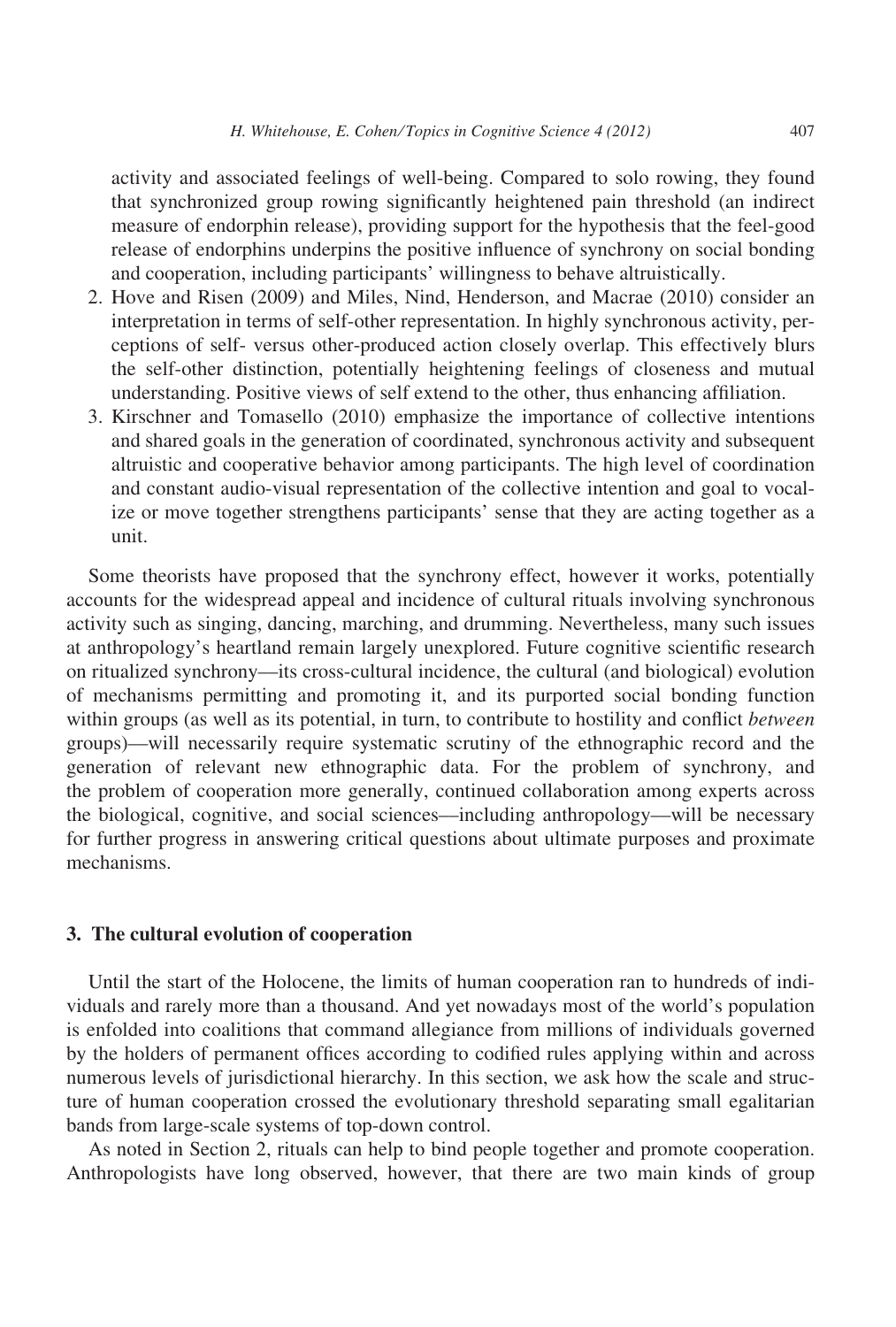cohesion: the one small-scale uniting face-to-face communities and the other large-scale uniting ''imagined communities'' (Whitehouse, 1995). The theory of modes of religiosity (hereafter ''the modes theory'') proposes that these divergent patterns of group formation are a consequence of the frequency and emotionality of ritual performances (Whitehouse, 1995, 2000, 2004). According to this theory, low-frequency, dysphorically arousing rituals (e.g., painful or frightening initiation rituals) generate intense cohesion in small groups through the activation of a series of closely related psychological mechanisms summarized below. This syndrome, prevalent in many small-scale societies and local cults, is labeled the ''imagistic mode'' on account of the fact that participants reflect on their ritual ordeals, producing a wealth of imagery and interpretation. By contrast, high-frequency, low-arousal rituals sustain standardized bodies of teaching and practice efficiently spread across large populations, enabling the establishment of large group identities and the emergence of priestly hierarchies. This syndrome, prevalent in the world religions and many large regional movements, is labeled the ''doctrinal mode'' because of its emphasis on the maintenance of doctrinal orthodoxy.

One of the core predictions of the modes theory is that the lowest frequency rituals will typically involve the highest levels of dysphoric arousal and that high-frequency rituals will seldom entail high levels of dysphoria. Initial efforts to test the modes theory against a range of case studies presented by ethnographers and historians (Whitehouse & Martin, 2004). But these case studies were not randomly selected. To avoid the risk of ''cherry picking,'' an ethnographic database of 644 rituals taken from a sample of 74 language groups was constructed using evidence stored in the Human Relations Area Files (HRAF: a large collection of ethnographic writings). For each ritual nearly 100 variables were recorded as present, absent, or not reported or coded on a scale from 1 to 5. The database included details of the scale and structure of ritual communities and various aspects of ritual frequency and emotional arousal. Also included were numerous other variables relating to more detailed predictions of the modes theory. It was possible to construct such a detailed database only because ethnographers had gone to the trouble of documenting the features of interest at least partly as a consequence of theoretical frameworks summarized in Section 2. Here we report just a few of our findings (from Atkinson & Whitehouse, 2010).

Fig. 1 shows that frequency and arousal are inversely correlated, as predicted by the modes theory. More specifically, it reveals that in the lowest frequency rituals dysphoric arousal rises in intensity, whereas euphoric arousal peaks around annual frequency. Moreover, the heat maps in Fig. 2 reveal that this is not simply an inverse correlation between frequency and arousal since there is a heavy clustering of low-arousal rituals at the high-frequency end and of dysphoric rituals at the low-frequency end of the spectrum. This is consistent with the idea that doctrinal and imagistic modes are best understood as divergent attractor positions rather than a continuum of possibilities. Importantly, this study revealed that groups with high-frequency ⁄low-arousal rituals tend to be much larger than groups with low-frequency ⁄ dysphoric rituals. Moreover, a significant correlation was found between high-frequency ritual and the presence of agriculture even controlling for the effects of world religions. This suggests that the transition from foraging to farming may have been accompanied by an increase in the pace of ritual life and thus a shift from imagistic to doctrinal dynamics.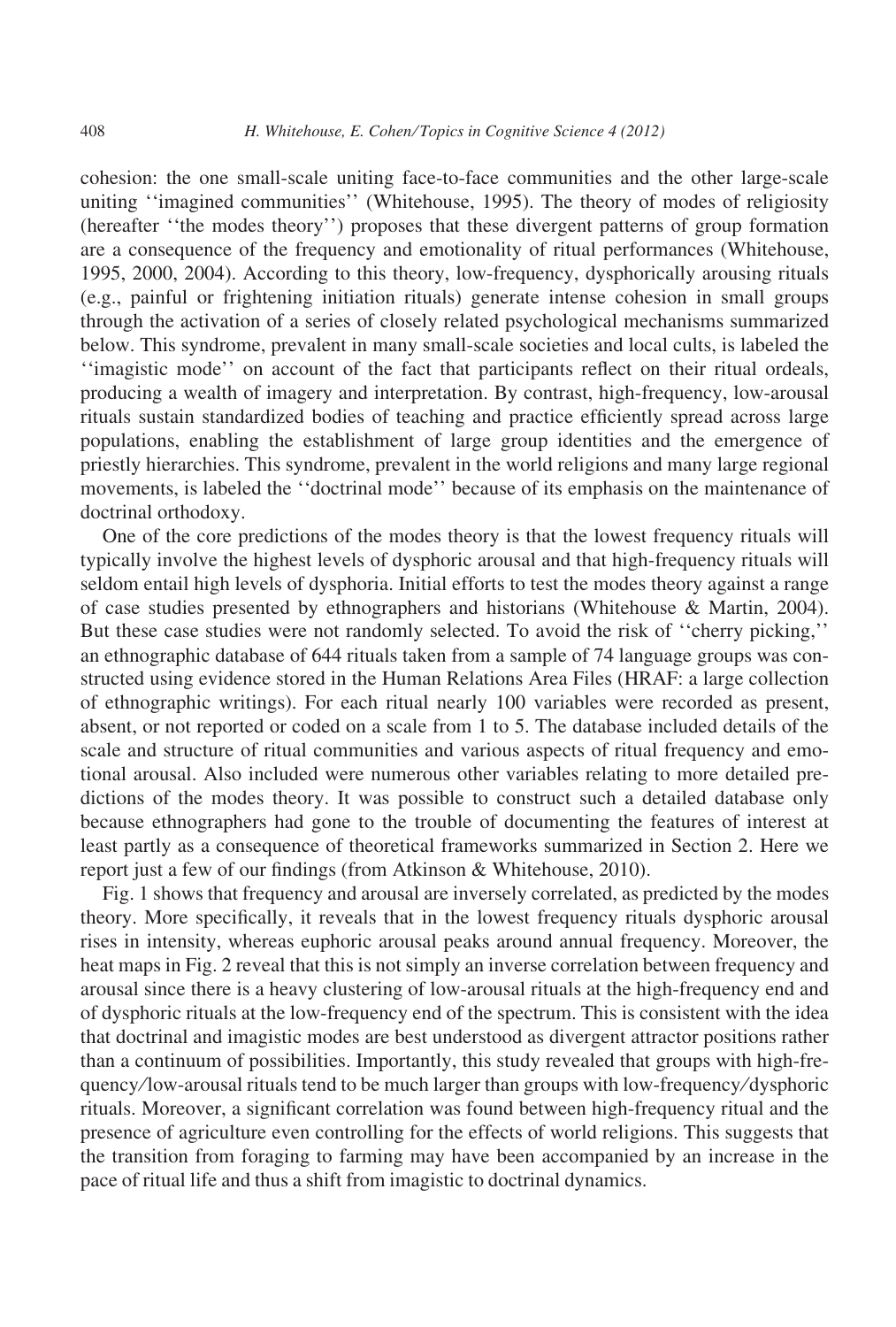

Fig. 1. A: Arousal scores by ritual frequency (rho = 0.401,  $n = 644$ ,  $p < .001$ ). B: Arousal scores by ritual frequency for euphoric (green; rho = 0.08,  $n = 644$ ,  $p < .05$ ) and dysphoric (blue; rho = 0.409,  $n = 644$ ,  $p < .001$ ) arousal (from Atkinson & Whitehouse, 2010).

To investigate further this last possibility requires close scrutiny of the archeological evidence (Johnson, 2004; Mithen, 2004; Whitehouse & Hodder, 2010). Preliminary studies at one site of first emergence of crop cultivation and animal domestication, the Neolithic excavations at Catalhoyuk (Central Anatolia, Turkey), shows evidence of low-frequency feasting events in the faunal remains and wall paintings suggest that these feasts involved elaborate and dangerous rituals which included the baiting of very large wild animals. By the end of the period of settlement, however, these practices appear to have largely died out. Hunting is gradually replaced by farming, and much larger communities encompassing thousands of individuals emerge along with more discursive forms of religiosity. Thus, initial indications suggest there was indeed a shift from imagistic to doctrinal modes of religiosity (Whitehouse & Hodder, 2010). To test these claims more systematically, many thousands of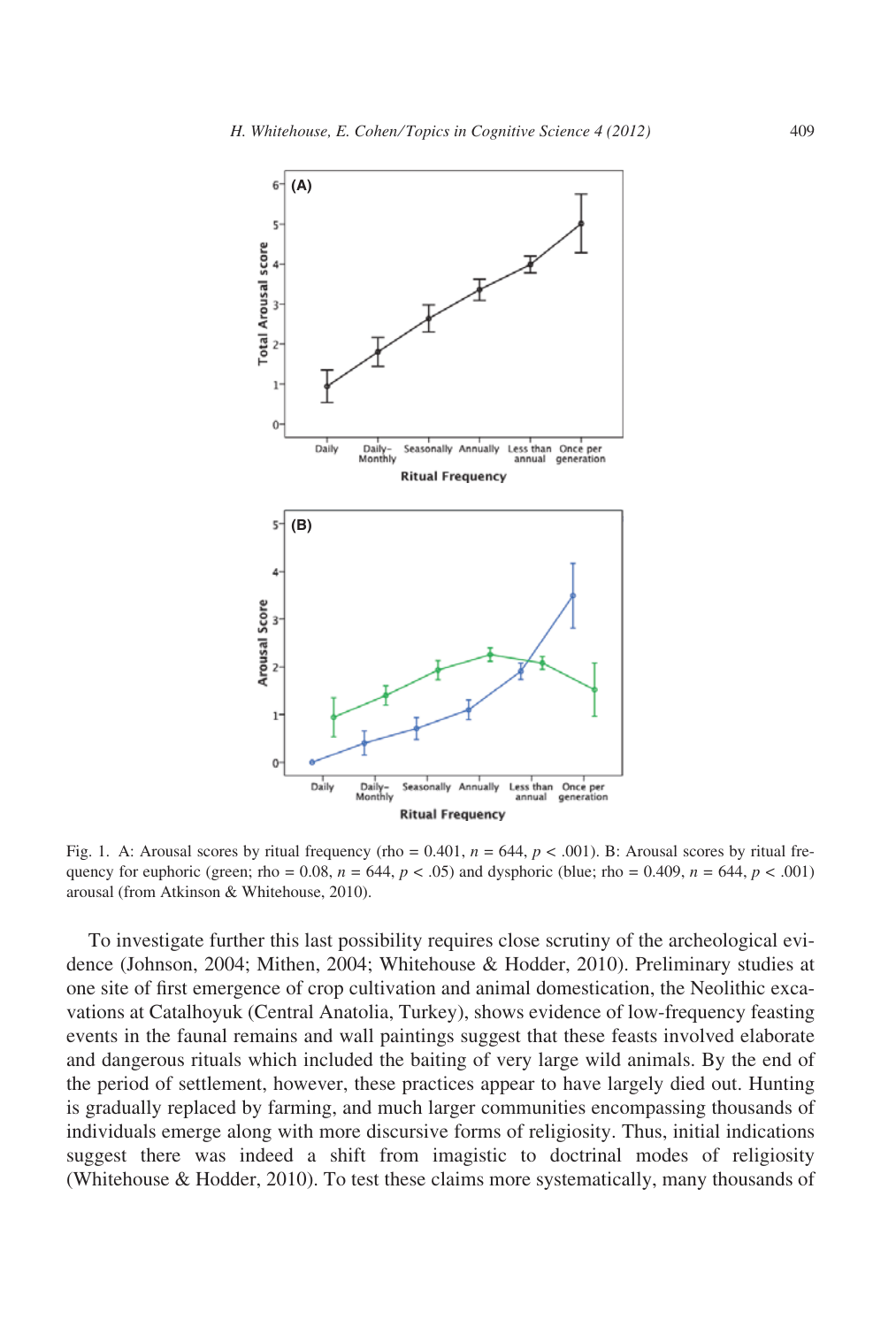

Fig. 2. Heat map of dysphoric (A) and euphoric (B) arousal score versus ritual frequency ( $n = 644$ ) (from Atkinson & Whitehouse, 2010).

findings at Catalhoyuk are currently being recoded using the same format as our HRAF database so that we will be able to analyze the relationship between ritual frequency and arousal and changing group morphology over nearly 2,000 years of settlement at the site.

Statistical methods of this kind can provide a detailed picture of the correlates of target variables, such as different scales of coalition formation and intensities of group cohesion. But correlations are not the same as causes. To disambiguate the psychological mechanisms that give rise to these patterns requires carefully controlled experiments. Efforts to test the predictions of the modes theory experimentally have focused on the causal opacity of ritual (the absence of a knowable physical-causal relationship between procedures and end-goals) and the effects of this on exegetical innovation and transmission, which are thought to be mediated by emotional arousal. Of particular note, recent studies with young children at the University of Texas at Austin have shown an early developing propensity to imitate causally opaque procedures with greater rigidity, and to be less inclined to innovate, when end-goals are lacking (Legare and Whitehouse, unpublished data). Readiness to learn behaviors that have no rational causal structure facilitates the spread of rituals, socially prescribed procedures that signal group identity without necessarily effecting changes in the physical environment. Experimental manipulation of emotional arousal during the performance of causally opaque actions has meanwhile been shown to moderate the volume and specificity of subsequent reflection on the meanings of the actions, which is thought to affect the intensity of in-group cohesion (Richert, Whitehouse, & Stewart, 2005). A 5 year program of research on the modes theory starting in June 2011 is building on these findings through more systematic studies of the cognitive underpinnings and social consequences of ritual by combining qualitative anthropological studies with psychological experiments, quantitative surveys, and computational modeling techniques (http://www.cam.ox.ac.uk/ritual/). This kind of cross-disciplinary research spans the cognitive and evolutionary sciences but originates in observations and theoretical speculations from social and cultural anthropology.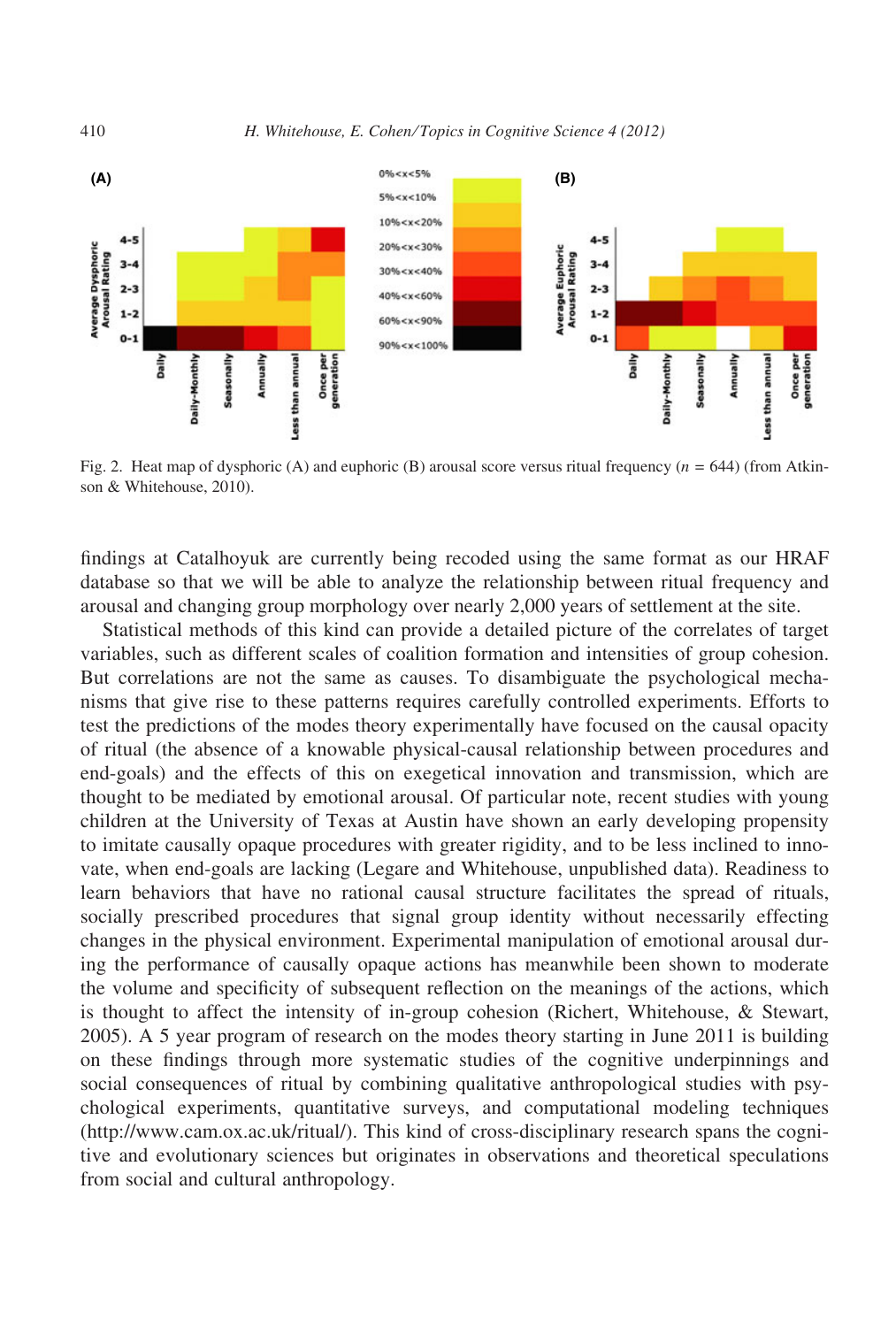#### 4. Concluding remarks

It has recently been argued that the cognitive and behavioral sciences have been too cavalier in seeking to generalize to humanity results of studies conducted mainly with Western, educated, industrialized, rich, and democratic (''Weird'') societies, which are ''among the least representative populations one could find for generalizing about humans'' (Henrich, Heine, & Norenzayan, 2010). If the problem were merely one of sampling, then it could be solved by more extensive replication of experiments in a greater diversity of human populations (Medin, Bennis, & Chandler, 2010). But the problem goes deeper than that. Research agendas and the specific experimental designs to which they give rise are also shaped by the historically contingent assumptions and priorities of "Weird" societies. To take a general example, much developmental psychology likes to imagine children as little scientists, curiously exploring the physical affordances and causal structure of their environments by means of hypothesis testing (Gopnik, 2000). This perspective on its trajectory could readily be traced through the influential work of Jean Piaget and his intellectual heirs. But how would human development look from the perspective of more traditional cultures? Rapid technological innovation and scientific advance is a very modern phenomenon and social organization and cultural transmission in much of the world remains highly repetitive and tradition bound. Taking that latter perspective on social learning as our starting point would no doubt produce rather different research agendas in developmental psychology (Whitehouse, 2011). While cross-cultural psychology can help to address the ''Weird'' sampling issue, it offers no substitute for systematic documentation of variation in cultural systems. Using the problem of explaining cooperation as our principal example, we have made a case that ethnographic observation has a vital role to play in the formulation of research questions and agendas in the cognitive and behavioral sciences. Insofar as ethnography remains the principal method of social and cultural anthropology, exclusion of that discipline from the scientific study of our species would be a grave mistake.

#### Acknowledgments

This work was supported by an ESRC Large Grant (REF RES-060-25-0085) entitled ''Ritual, Community, and Conflict'' (Whitehouse).

### **References**

Atkinson, Q. D., & Whitehouse, H. (2010). The cultural morphospace of ritual form; Examining modes of religiosity cross-culturally. Evolution and Human Behavior, 32 (1), 50–62.

Axelrod, R. (1984). The evolution of cooperation. New York: Basic Books.

- Bjorklund, D. F. (2011). You've come a long way baby: A brief history of developmental and evolutionary psychology, SRCD Biennial Conference, Montreal.
- Cohen, E., Ejsmond-Frey, R., Knight, N., & Dunbar, R. (2010). Rowers' high: Behavioural synchrony is correlated with elevated pain thresholds. Biology Letters, 6 (1), 106–108.